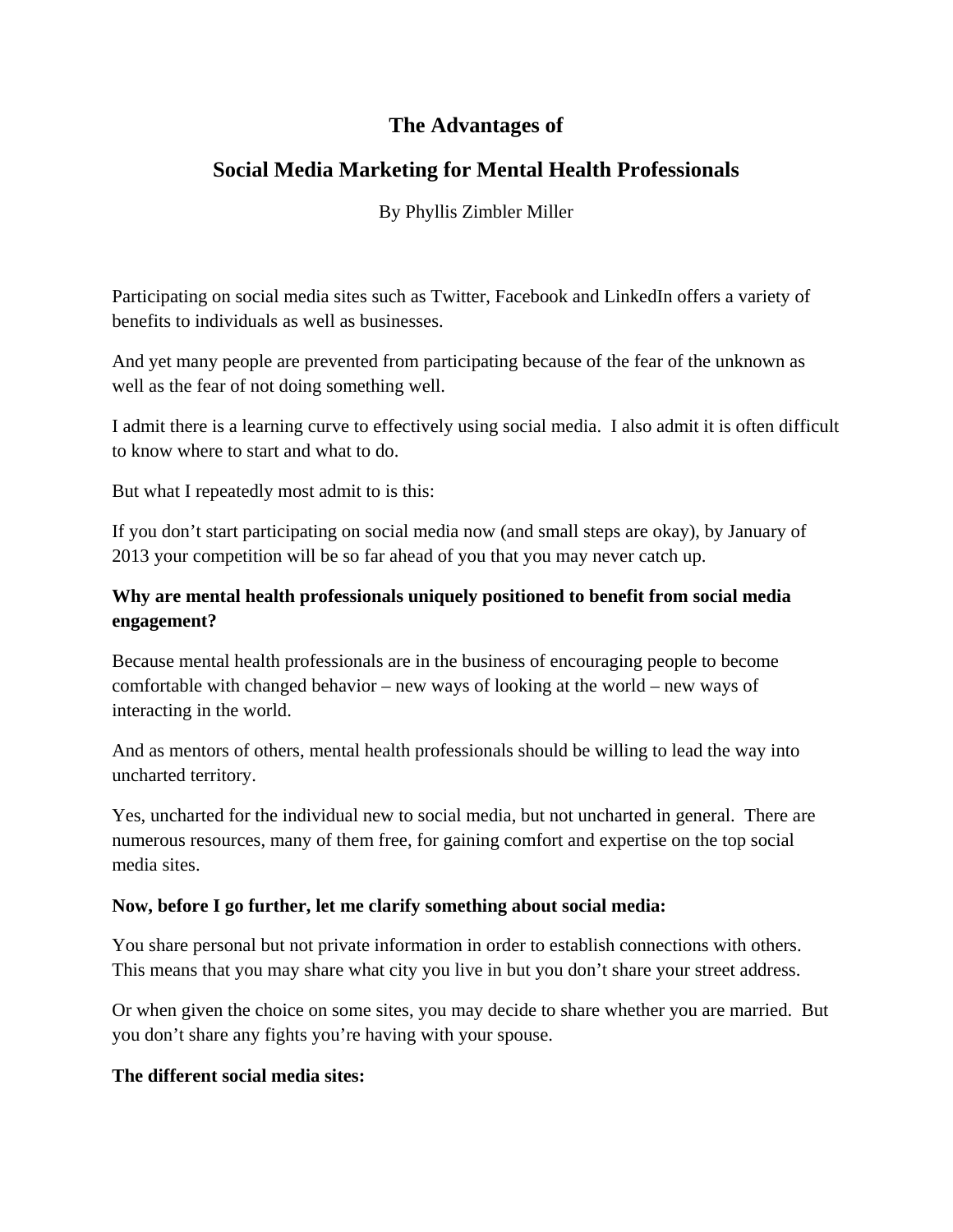The number of social media sites is probably as large as the grains of sand in the Sahara Desert. But all sites are not created equal – and all sites are not right for everyone.

The truth is that different sites appeal to different people for a variety of reasons. For example, I'm a huge Twitter fan because I love the rapid exchange of information publicly. You may prefer the very controlled atmosphere of LinkedIn.

By definition, all social media sites allow interaction to some degree. All sites also have many features in common and many features that are unique to the site.

Below are some of the top social media sites today for connecting with people who might be interested in what you do. All are free (although there is a premium level of LinkedIn and there are additional features you can pay for on Twitter and Facebook). All require you to register (for free) and then sign in when you enter the site.

In addition, each "looks" different from the other sites, and the way you connect with people on each site often differs. But the opportunity to share information that helps to showcase your expertise exists on all the following social media sites.

### **For professionals, the number one site to start with is LinkedIn.com:**

This is not because LinkedIn is the best social media site (it isn't in my opinion). But because LinkedIn at its basic engagement works closest to the real-life experience you already have.

LinkedIn.com is a social media site that enables you to post your resume and your accomplishments, ask for recommendations, and join groups on subject areas. You then have the opportunity to invite people to connect with you.

LinkedIn gives you numerous choices, such as how often you want to receive email notifications from any groups you join. Be careful to read the choices before you click on any.

The one option I would recommend saying yes to is having your photo seen by everyone on LinkedIn and not just your connections. People respond to people, and a good headshot can encourage people to be interested in connecting with you.

A strong advantage of LinkedIn is that, if you use WordPress for your blog, you can use the LinkedIn WordPress application to automatically pull your blog posts into your profile. And you can use the status update field to link to interesting articles in your specific mental health area.

#### **Facebook has a business advantage that many people do not utilize:**

**While Facebook offers a variety of social media options, the most important probably is the dual ability to have both a personal profile from which you invite people to be your friends and a Facebook Page for your business on which people can "like" the Page.**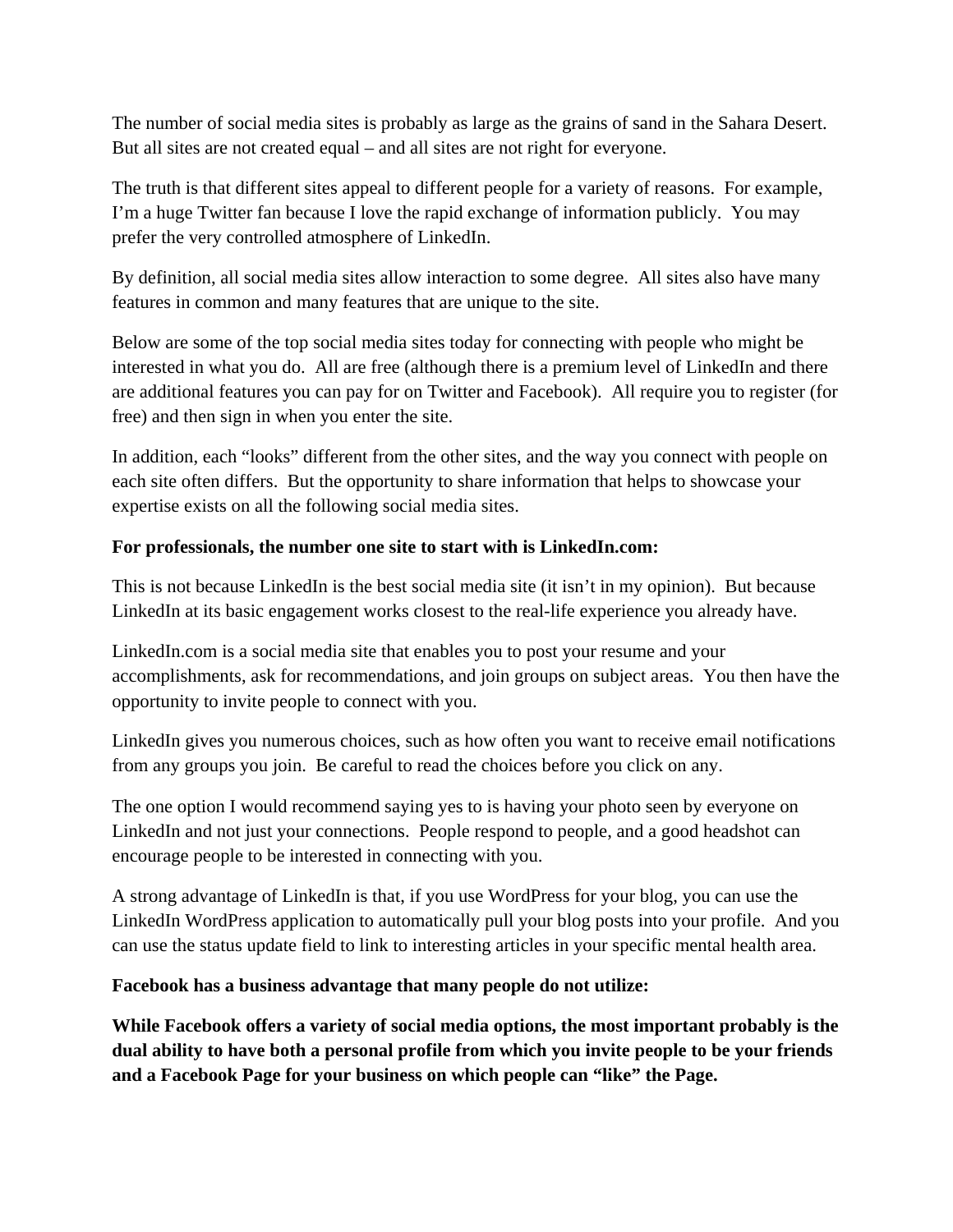### **One huge advantage of having a Facebook Page is that the title is searchable. For example, if you are a mental health professional in a small town, you can have the town name and mental health professional in your Page title.**

Yes, you start with a Facebook personal profile on which you can put strict privacy controls. (But still put nothing on the profile you couldn't live with the world viewing.)

Facebook will ask for your full birth date in order to join. But you can opt out of that information showing on your profile. If you want your month and day visible so you can get birthday greetings (a big activity on Facebook), keep your year off to discourage identity theft.

**Security tip:** Use a different difficult password for each of your social media accounts. Do NOT use a password such as your birthday, street address, etc. Choose a random password and keep a list somewhere for your own use.

### **The real advantage of Facebook is the ability to set up a Facebook Page for your business or profession:**

This option was formerly called a Fan Page, and it offers the opportunity of a keyword-rich Page title searchable inside and outside Facebook. While formerly people would "fan" your Page, they now "like" your Page.

Facebook has recently made major changes to Facebook Pages, and it would take a short book to go over all of these. A very good person to learn about this from is Mari Smith, whose personal profile and Facebook Page are both under the name Mari Smith.

### **Twitter is easy to start on although it requires strategy for effective use:**

Twitter is known as a micro-blogging platform because the updates, known as tweets, are public and have a maximum length of 140 characters.

If I were a mental health professional, I might tweet:

#### *Excellent article on the main causes of depression [link to the article]*

Twitter takes only a few minutes for you to set up your account. First, though, put some thought into your strategy of sharing information and not selling your services.

And I recommend you put a couple of interesting tweets (NOT "I just started on Twitter") on your account before you start following people with the hope they'll follow you back. (See the Miller Mosaic free report on setting up an effective Twitter profile at www.MillerMosaicPowerof3.com )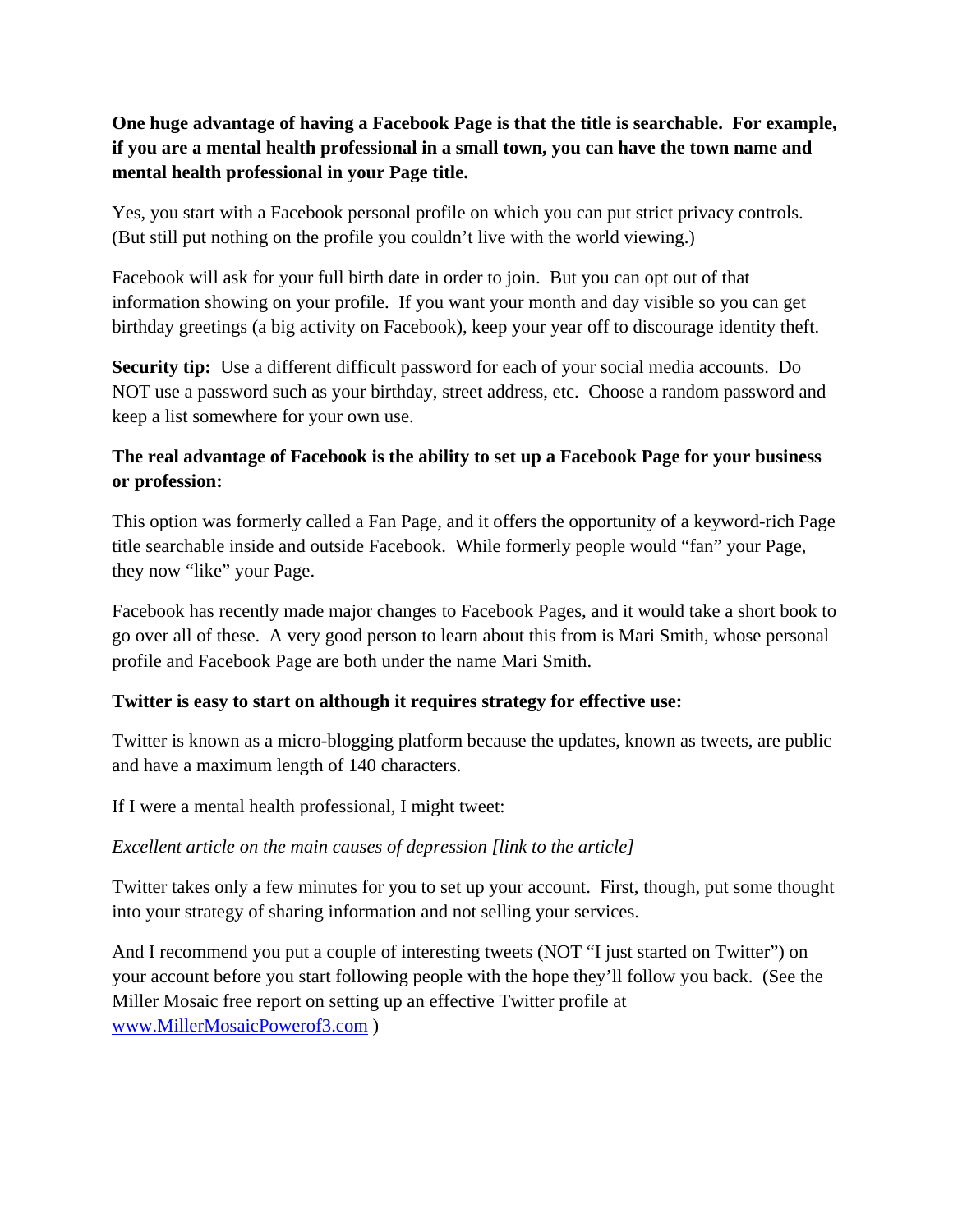**Tip:** Do not start on Twitter until you are ready to tweet at least a couple of times a day and at least five days a week. Anything less and you won't be considered a committed Twitter community participant.

**Photo tip:** Use the same headshot photo for all your social media profiles to help the recognition factor across sites. (Same photo as on your blog if you have one.) For a Facebook Page you can use art that pertains to your specialty or you can also use your photo. (Note how Mari Smith integrates her Facebook profile photo with the art on her Facebook Page.)

#### **To blog or not to blog?**

The word blog comes from the combination of website log because blogs started out as online diaries. Now blogs have morphed into more information online sites. Each new update is a post, and many blogs allow blog readers to leave comments on a specific post.

Sharing information on social media is very important. If you blog, you have more info to share than if you always have to find info to share (although you shouldn't only share your own info.)

A bare minimum of commitment is one post a week. But you don't have to write the post. You can record a 1-2 minute video that you upload on YouTube and then bring into your blog.

Or you can have guest bloggers. One such site on which to list your guest blogger request for free is BloggerLinkUp.com

### **The big advantage to participating on social media sites?**

Staying top of mind with your clients and colleagues as well as potential clients and colleagues. You want these groups to remember you rather than remembering your competition.

For a free report on this topic, see www.millermosaicllc.com/los-angeles-social-mediaconsultant

**In conclusion,** start with one site and only progress to the next site when you are ready for a new challenge.

Of course, there are other social media sites that may be directly connected to your mental health arena. You can add these to your social media portfolio as you go along.

But it's wise to be on the top social media sites as discussed above. I admit that, whenever I meet a new person, I immediately check out this person on these sites. What I find – or don't find – does influence my opinion of that person and his/her business.

Take the advantage you have of being a mental health professional and leap into the breach of a new online experience. If you fully commit to learning and experiencing this new world, I believe you'll come to love its communication and relationship possibilities.